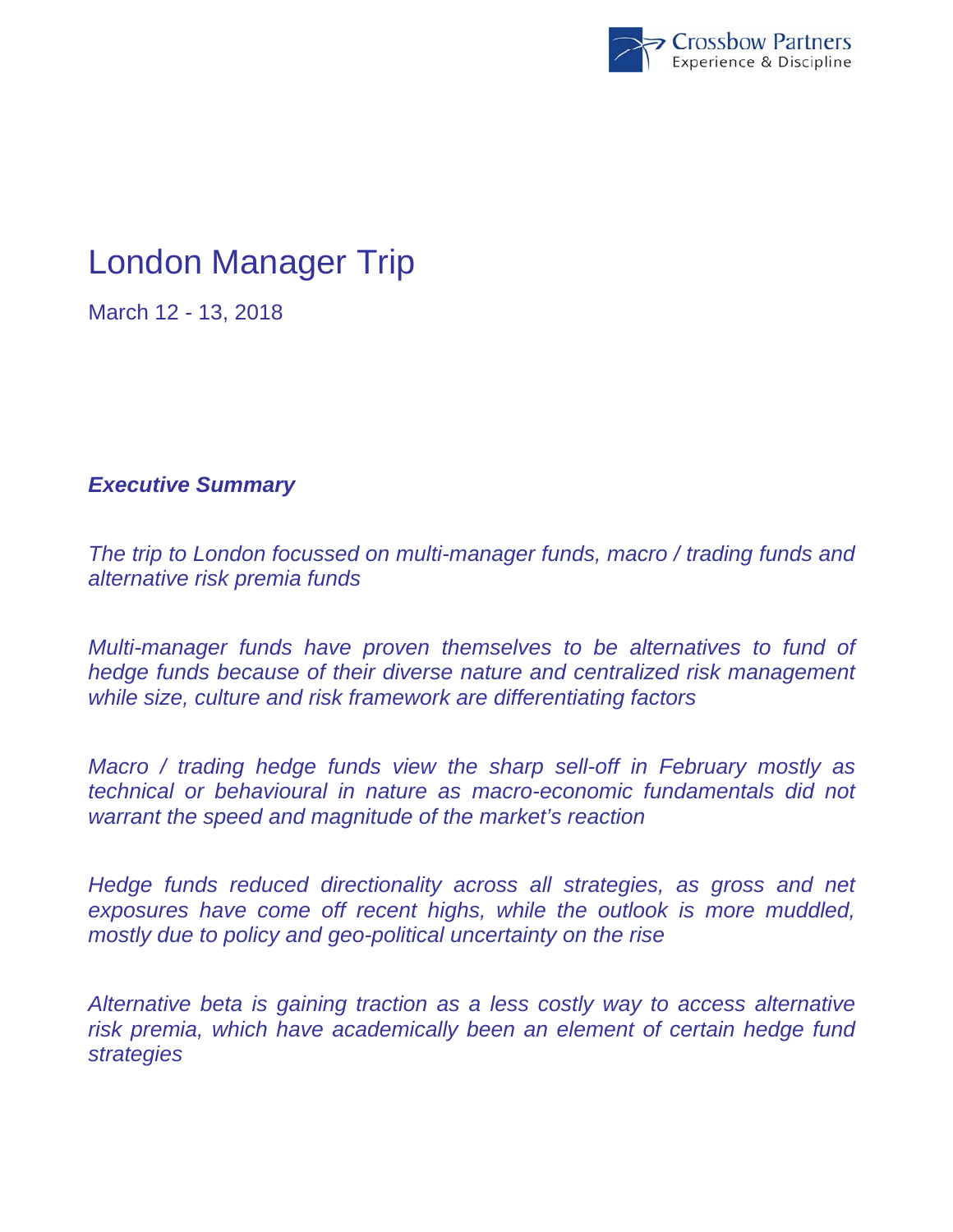

### **Reactions to February Market Events**

The environment of rising equity markets and low volatility, which investors had become accustomed to, ended abruptly at the beginning of February 2018. Market participants generally agree that the primary catalyst was the January US labour market report, showing the annual pace of wage growth rising 0.2 percentage points to 2.9%. This fed investor's concerns of a swifter pick-up in inflation and played an important role in the sell-off.

There is, however, also consensus that fundamentals did not justify the sharp and pronounced selloff markets experienced. Fundamental managers highlighted that there still is not compelling evidence that inflation is picking up meaningfully and that the overall economic backdrop is still strong. For these managers, the reaction was more technical due to common risk management strategies, the reaction of systematic strategies to trend reversals or the increased use of ETFs which resulted in broad-based sale of markets.

Many systematic managers, notably CTAs, do not make fundamental predictions and did not take a view on the macro-economic outlook. For them, the sell-off was a behavioural effect as investors switch between greed and fear.

While fundamental data remains reasonably supportive, the managers on this trip highlighted the increased uncertainty from issues such as trade policies, central bank policies and politics notably in China and EU, creating a more muddled picture. These policy and geo-political uncertainties have led to some reduction in directionality in portfolios. At the end of February, Value-at-Risk levels seemed broadly based similar or slightly lower than at the start of the year. Some funds were required to reduce position sizes were to maintain comparable risk levels.



Figure 10: HF Leverage Levels (4)

| Gross Leverage By Regior |  |
|--------------------------|--|

| Region    | <b>Current</b><br>Level | 1-Year<br>%-tile<br>Rank | %-Tile Rank<br>Since '10 | <b>MTD</b><br>$%$ -tage<br>Change | <b>YTD</b><br>$%$ -tage<br>Change |
|-----------|-------------------------|--------------------------|--------------------------|-----------------------------------|-----------------------------------|
| <b>US</b> | 162%                    | 25%                      | 90%                      | 1%                                | 0%                                |
| Europe    | 193%                    | 41%                      | 79%                      | $-3%$                             | 1%                                |
| Asia      | 148%                    | 24%                      | 90%                      | 1%                                | $-3%$                             |

#### **Net Leverage By Region**

| <b>Region</b> | <b>Current</b><br>Level | 1-Year<br>%-tile<br><b>Rank</b> | %-Tile Rank<br>Since '10 | <b>MTD</b><br>$%$ -tage<br><b>Change</b> | YTD<br>$%$ -tage<br>Change |
|---------------|-------------------------|---------------------------------|--------------------------|------------------------------------------|----------------------------|
| <b>US</b>     | 52%                     | 72%                             | 46%                      | $-4%$                                    | $-2%$                      |
| Europe        | 33%                     | 1%                              | 22%                      | $-2%$                                    | $-3%$                      |
| Asia          | 55%                     | 43%                             | 67%                      | $-6%$                                    | $-7%$                      |

Source: Morgan Stanley Prime Brokerage, data as of Mar 30, 2018 Note: Figures across all regions are 5-day averages based on daily figures. US & Asia leverage are based on daily medians; Europe leverage figures are based on daily averages.

Long/Short Equity Net Hedge Fund Exposure by Region

Among long/short equity hedge funds net and gross exposures have come off recent highs. The reduction was fairly global but North America was the most net sold region. The decline in directional positions has been broad-based across non-equity long/short funds as well.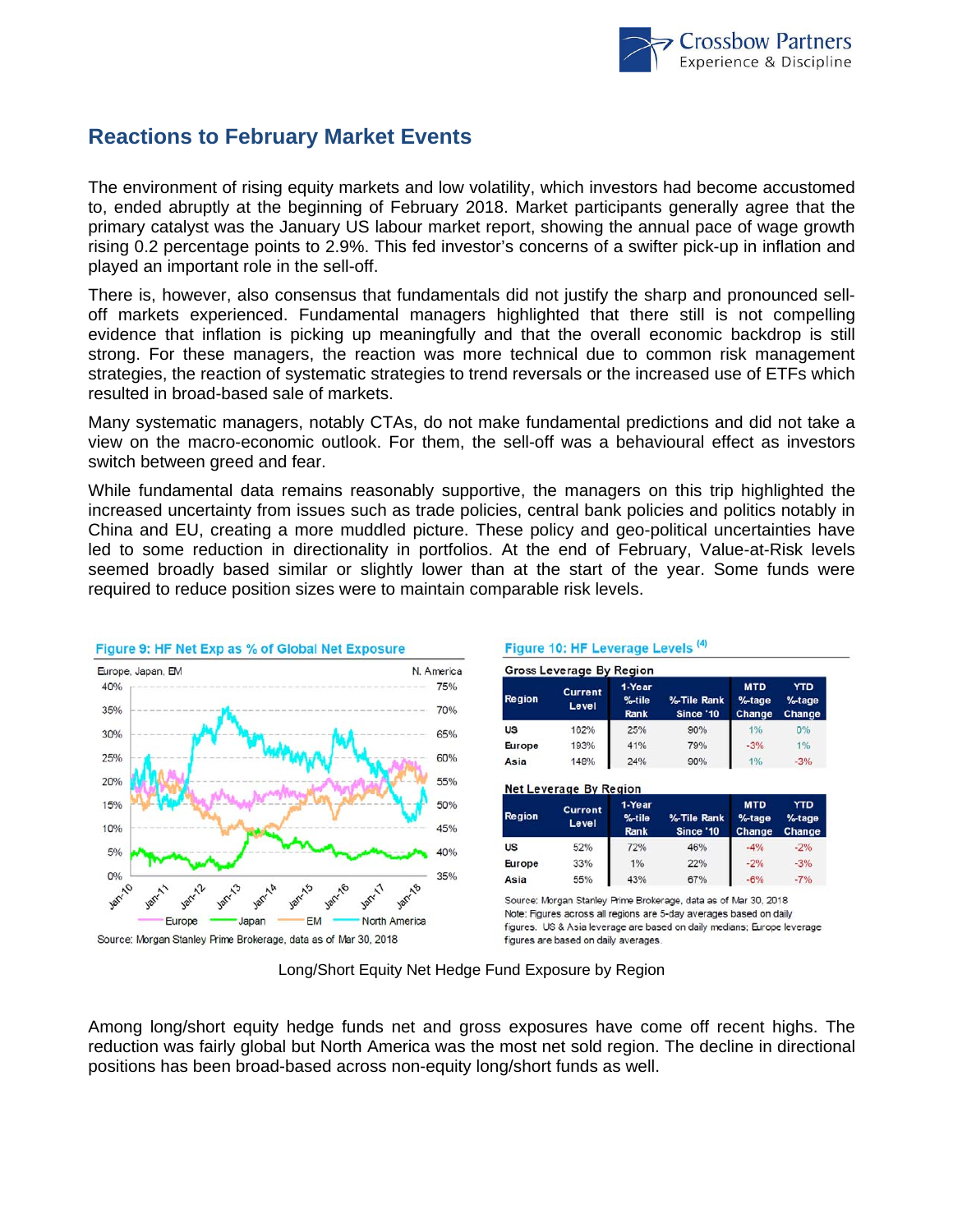



#### Figure 11: Multi-Strat / Macro and Event Driven Net Leverage Below Recent Highs

Note: Data refects 5-day averages of daily figures

Source: Morgan Stanley Prime Brokerage, Data as of Apr 2, 2018

Nov-16  $Jan-17$  $Mar-17$ 

န္တ

 $Jul-17$ Sep-17 Nov-17  $Jan-18$ 

 $A$ ay-17

 $Mar-18$ 

Source Morgan Stanley Prime Brokerage

### **Alternative Beta Funds**

One of the developments of recent years has been the interest in alternative beta funds. The concept of alternative beta originated in academia, as studies were made into what factors (risk premia) drive hedge fund returns. While earlier hedge fund replication focussed on regression-based factor analysis of hedge fund returns, newer alternative beta concepts focus on alternative risk premia as sources of hedge fund returns.

| <b>Hedged Academic Factors</b>    | <b>Macro Alternative Risk Premia</b> |
|-----------------------------------|--------------------------------------|
| <b>Market Neutral Value</b>       | Carry                                |
| <b>Market Neutral Size</b>        | Value                                |
| Market Neutral Momentum           | Volatility                           |
| <b>Market Neutral Quality</b>     | Illiquidity                          |
| <b>Market Neutral Low Beta</b>    | <b>Dynamic Allocation</b>            |
| <b>Event/Arbitrage Strategies</b> | <b>Market Anomalies</b>              |
| Merger Arbitrage                  | Momentum / Trend                     |
| Convertible Arbitrage             | <b>Mean Reversion</b>                |

The definition and scope of an alternative risk premium still depends to some extent on the provider, but a common is the fact that an alternative risk premium is a persistent driver of return, that is well understood by the market and is expected to remain resilient because it is the reward for bearing risk, or arises through market inefficiencies and behavioral factors.

| Traditional | Smart Beta | Alternative Beta | Hedge Fund |
|-------------|------------|------------------|------------|
| Long-Only   | Long-Only  | Long-Short       | Alpha      |

Crossbow: Schematic Placement of Alternative Beta between Long-only and Hedge Fund Investing